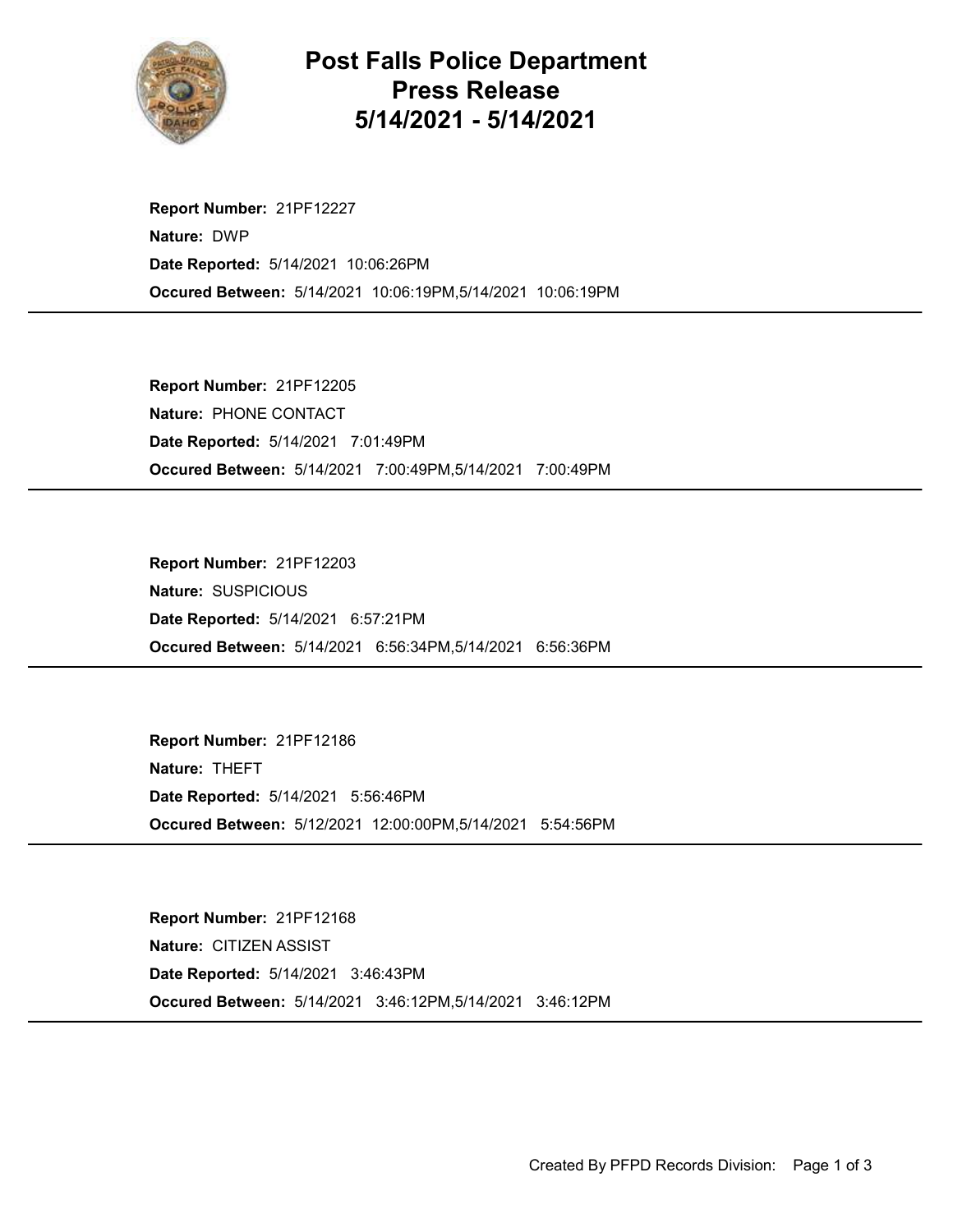Occured Between: 5/14/2021 12:45:33PM,5/14/2021 12:45:33PM Report Number: 21PF12147 Nature: PSYCHOLOGICAL Date Reported: 5/14/2021 12:45:53PM

Occured Between: 5/14/2021 11:45:06AM,5/14/2021 11:45:06AM Report Number: 21PF12144 Nature: ANIMAL BITE Date Reported: 5/14/2021 11:46:07AM

Occured Between: 5/14/2021 11:19:48AM,5/14/2021 11:19:48AM Report Number: 21PF12141 Nature: DRUGS Date Reported: 5/14/2021 11:23:33AM

Occured Between: 5/14/2021 10:11:33AM,5/14/2021 10:11:33AM Report Number: 21PF12129 Nature: PROTECTIVE CUST Date Reported: 5/14/2021 10:12:06AM

Occured Between: 4/5/2021 12:00:00PM,5/14/2021 9:34:36AM Report Number: 21PF12125 Nature: STOLEN PROPERTY Date Reported: 5/14/2021 9:38:09AM

Occured Between: 5/14/2021 7:42:32AM,5/14/2021 7:42:32AM Report Number: 21PF12111 Nature: CHILD ABUSE Date Reported: 5/14/2021 7:45:07AM